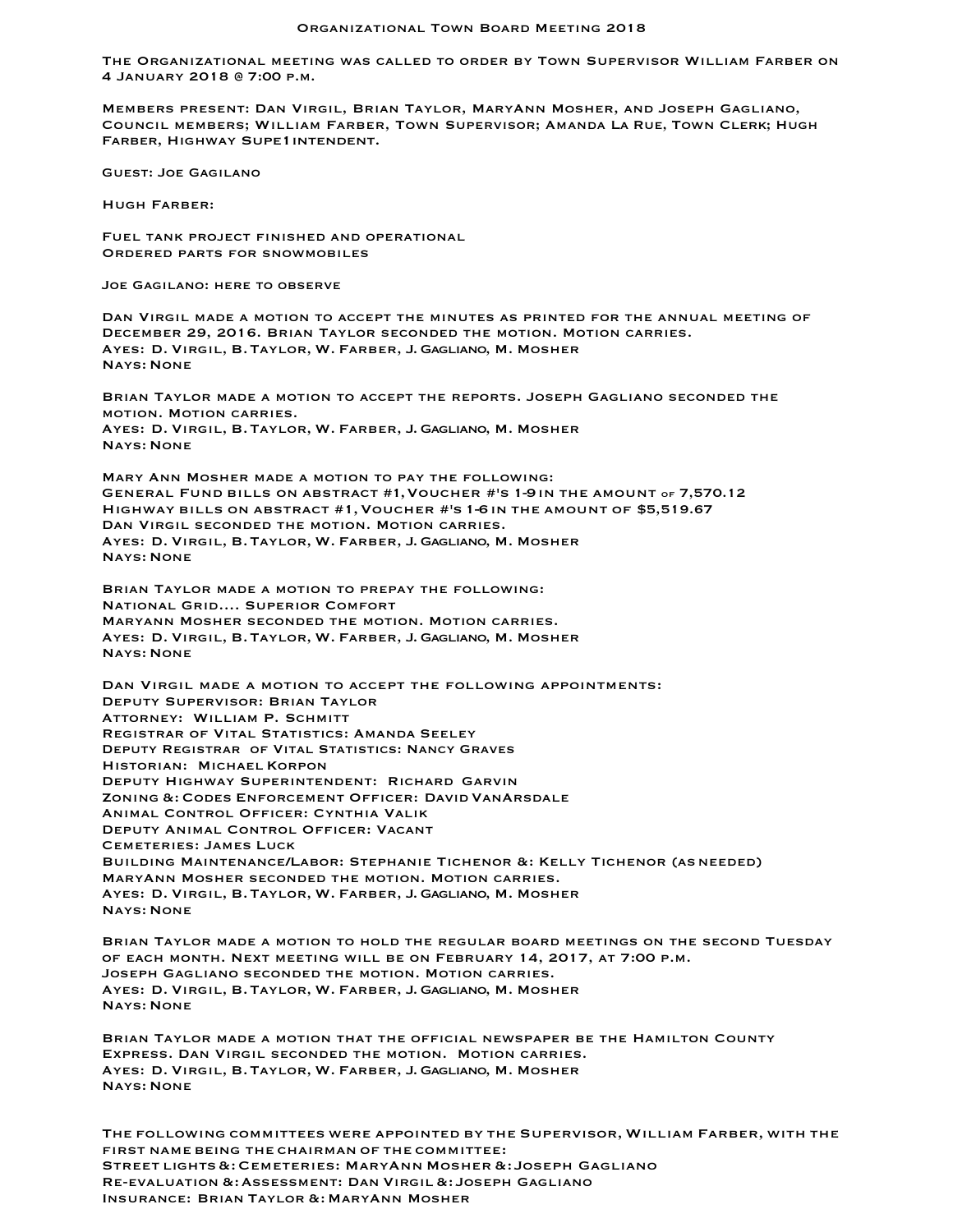Building &:Highway: Brian Taylor &: Dan Virgil Solid Waste: Dan Virgil &: MaryAnn Mosher Tourism &: Promotion & Economic Development: Joseph Gagliano &: MaryAnn Mosher Recreation Center & Recreation Center Projects: Brian Taylor &: Joseph Gagliano Snowmobile: Brian Taylor &: Dan Virgil Website: MaryAnn Mosher &: Joseph Gagliano

Dan Virgil made a motion for the following depositories: Town Supervisor: NBT & M&T Town Clerk/Tax Collector: NBT Town Justice: NBT Brian Taylor seconded the motion. Motion carries. Ayes: D. Virgil, B.Taylor, W. Farber, J. Gagliano, M. Mosher Nays: None

MaryAnn Mosher made a motion to reappoint Cynthia Valik Youth Group Committee until 1-1-17to 12-31-21. Cynthia Valik: 12-31-2016 William Farber: 12-31-2017 Melonie Luck: 12-31-2018 Sonya DeVuyst: 12-31-2019 Connie Jantz: 12-31-20 Brian Tayolor seconded the motion. Motion carries. Ayes: D. Virgil, B.Taylor, W. Farber, J. Gagliano, M. Mosher Nays: None

Brian Taylor made a motion to reappoint Raymond Darvoe to the Zoning Board of Appeals 1-1-17to 12-31-21.

| DAVID VALIK:           | 12-31-2017 |
|------------------------|------------|
| JOHN DARLING:          | 12-31-2018 |
| <b>SHIRLEY TAYLOR:</b> | 12-31-2019 |

ZACHARY PETINELL 12-31-20 Raymond Darvoe:12-31-21 Dan Virgil seconded the motion. Motion carries. Ayes: D. Virgil, B.Taylor, W. Farber, J. Gagliano, M. Mosher Nays: None

Dan Virgil made a motion to reappoint Leonard Croote, Jr. to the Planning Board 1-1-17 to 12-31-21.

| <b>JAMES LUCK:</b>     | 12-31-2017 |
|------------------------|------------|
| <b>EDWARD SHERMAN:</b> | 12-31-2018 |
| <b>CAROL GARVIN:</b>   | 12-31-2019 |

 Wayne Fleming: 12-31-20 LEONARD CROOTE, JR: 12-31-21. Joseph Gagliano seconded the motion. Motion carries. Ayes: D. Virgil, B.Taylor, W. Farber, J. Gagliano, M. Mosher Nays: None

MaryAnn Mosher made a motion to approve the investment policy. (Investment Policy attached)Joseph Gagliano seconded the motion. Motion carries. Ayes: D. Virgil, B.Taylor, W. Farber, J. Gagliano, M. Mosher Nays: None

Brian Taylor made a motion to authorize any town official that would like to attend the Association of Towns Training School & Annual Meeting in New York City from February 19-22, 2017; the town will pick up the cost. MaryAnn Mosher seconded the motion. Motion carries. Ayes: D. Virgil, B.Taylor, W. Farber, J. Gagliano, M. Mosher Nays: None

MaryAnn Mosher made a motion to appoint William Farber as the voting delegate for the Town of Morehouse at the Association of Towns Training School &: Annual Meeting in New York City from February 19-22, 2017. Brian Taylor seconded the motion. Motion carries. Ayes: D. Virgil, B.Taylor, W. Farber, J. Gagliano, M. Mosher Nays: None